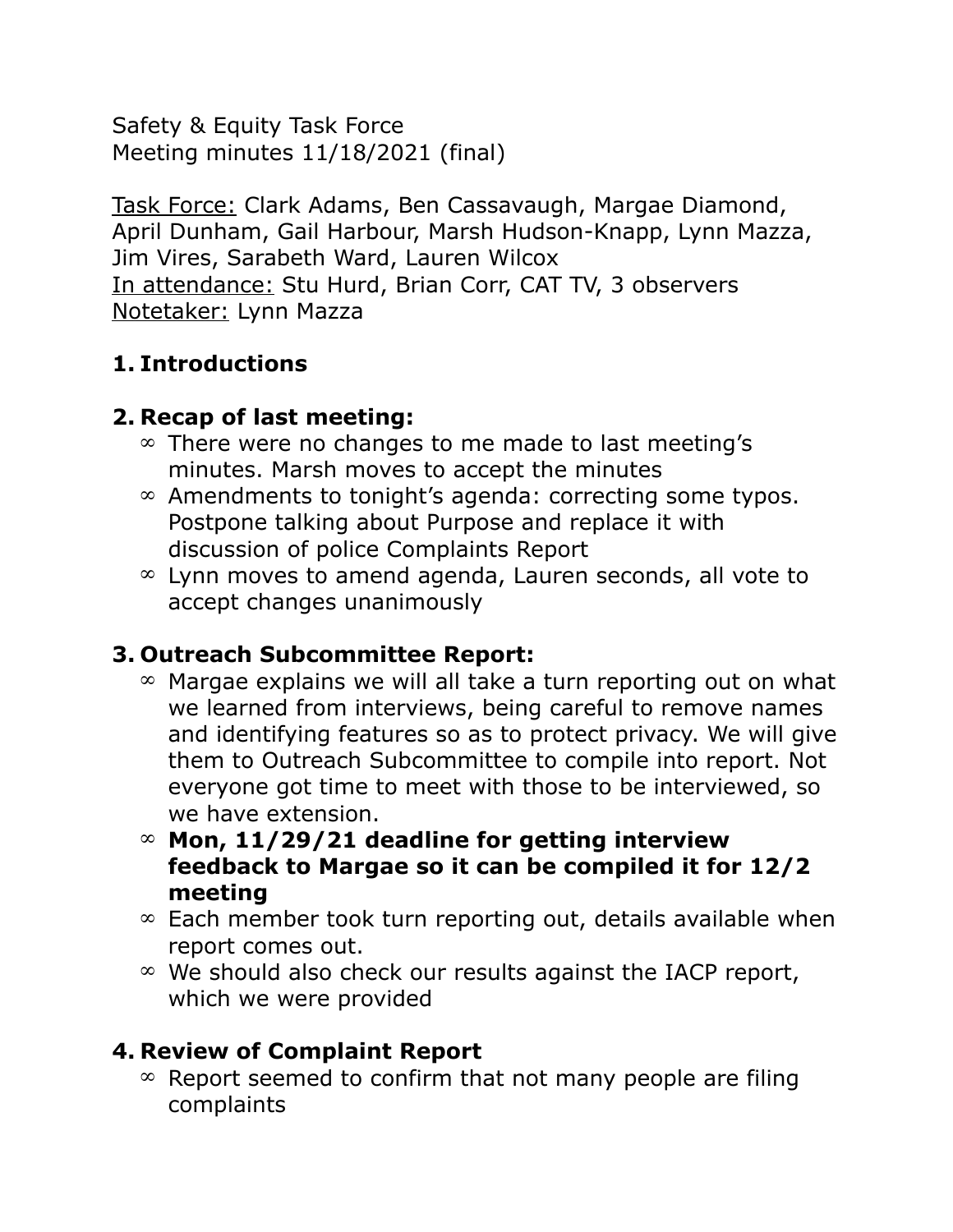- $\infty$  Speaks to issues around closure for people who file complaint
- $\infty$  Numbers are also low because of Covid. Police limited faceto-face interactions during that time, tried to take care of calls over the phone and fewer people were out, so overall interactions were down
- $\infty$  This complaint report only covers complaints formally submitted on the "Complaints and Complements" form- it does not include informal calls made to the station or emails or conversations that happen in any other format
- $\infty$  People frequently call in "just to let PBD know", but it I not formally recorded
- $\infty$  Where and how is it communicated to people that they must go through the formal process if they want a formal investigation done? Are people offered: "Do you want to issue a formal complaint?" when they call?
- $\infty$  People are intitled to a written response after they've filed a formal complaint
- $\infty$  Are people offered assistance to write a complaint if they cannot do it themself for whatever reason? Yes. Someone from staff would sit down with them
- $\infty$  People often expressed that hearing an apology for police would give them some closure and satisfaction. This might be because saying sorry is admitting guilt, which would open them to a potential law suit, so they don't do it as a meter of practice
- $\infty$  Brain: It's more a cultural thing- an apology can be seen as losing control or showing weakness, but this trend seems to be shifting in some departments.
- $\infty$  These kinds of situations might be a good use for Restorative Circles
- $\infty$  Suggested to set up a sub-committee for the complaint process, and Scope committee offered to take that on
- $\infty$  If we would like to provide suggestions or feedback to a subcommittee that we are not part of, we should send it to one of the subcommittee members who will share it with the others, to avoid breaking open meeting law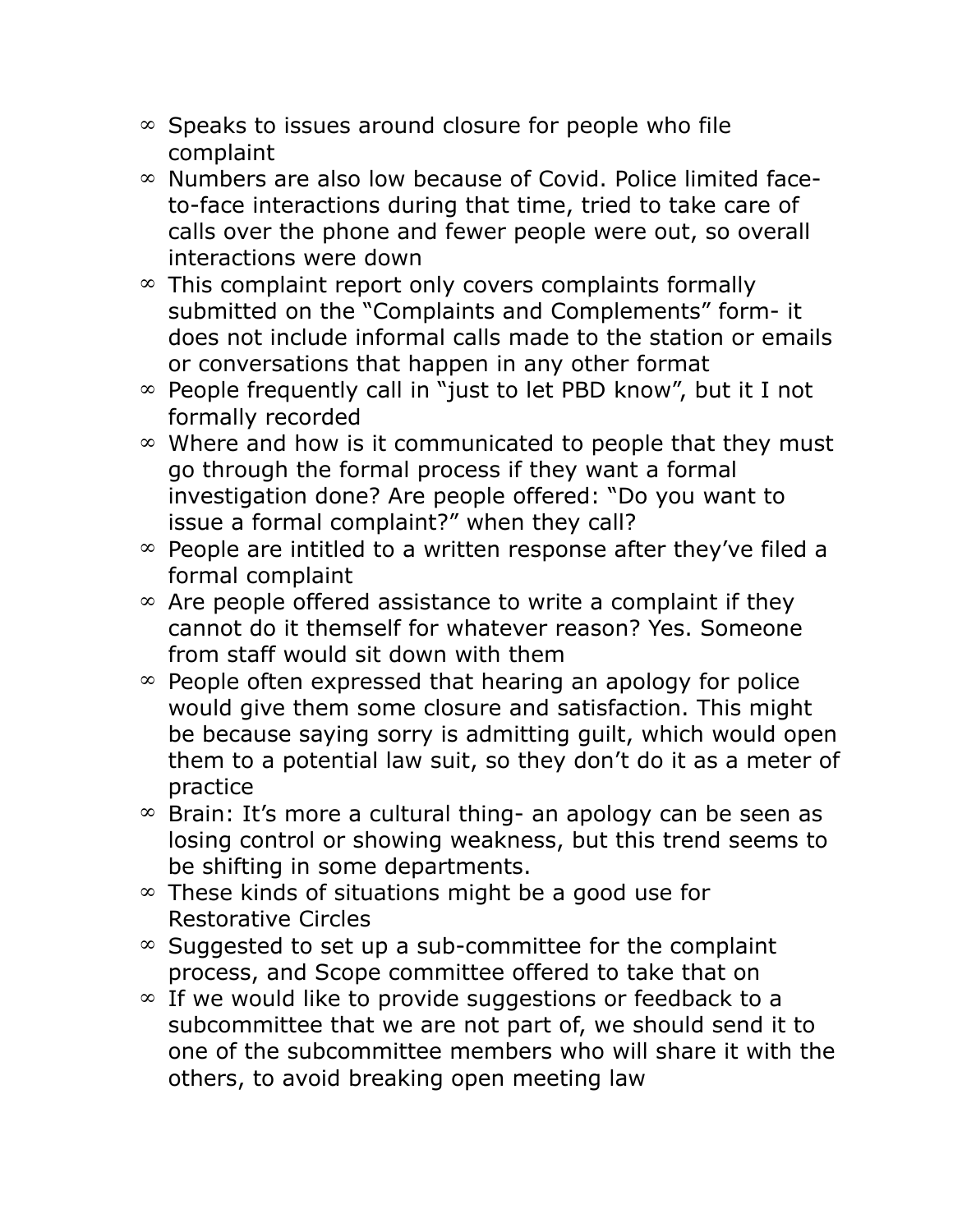# **5. Composition of final oversight committee:**

- $\infty$  Composition subcommittee: Ben, Sarabeth, Clark, Marsh
- $\infty$  Report assumes Select Board will be doing the interviews and will be doing their best to keep these under consideration when making their picks
- $\infty$  Brian: make sure Composition fits with Scope and matched complaint proceed. Keep in mind: How does Composition fit with the work that needs to be done?
- $\infty$  Can we have reps from each subcommittee meet to see how sections match each other? We cannot have a subcommittee made of representatives of other subcommittees as it would break the spirit of open meeting law which is that no decision making happen in closed session
- $\infty$  Concern about the attribute requirement of having "a working" understanding of English" being discriminatory, not only against people with English as a second language, but also those who are Deaf or have disabilities
- $\infty$  Discussion of being able to read, write, understand is important to being able to function in the kinds of meetings an eventual board member would be expected to attend
- $\infty$  There are things that could be offered to make it possible for people to be at the table: translators, interpreters, in modern day there are lots of potential accommodations
- $\infty$  There was a question about the wording "No current or active legal charges or presently serving time". Needs to be discussed in more depth- what about people who still owe legal fees or fines? Are on probation or parole?
- $\infty$  We will take up this topic for additions next meeting

#### **6. Scope subcommittee report:**

- $\infty$  Scope vs purpose?
- $\infty$  Brian: Scope covers the areas in which the work will be done, purpose is more about what its role will be in the community and in town government. Too detailed, go back to broader points and write in narrative form